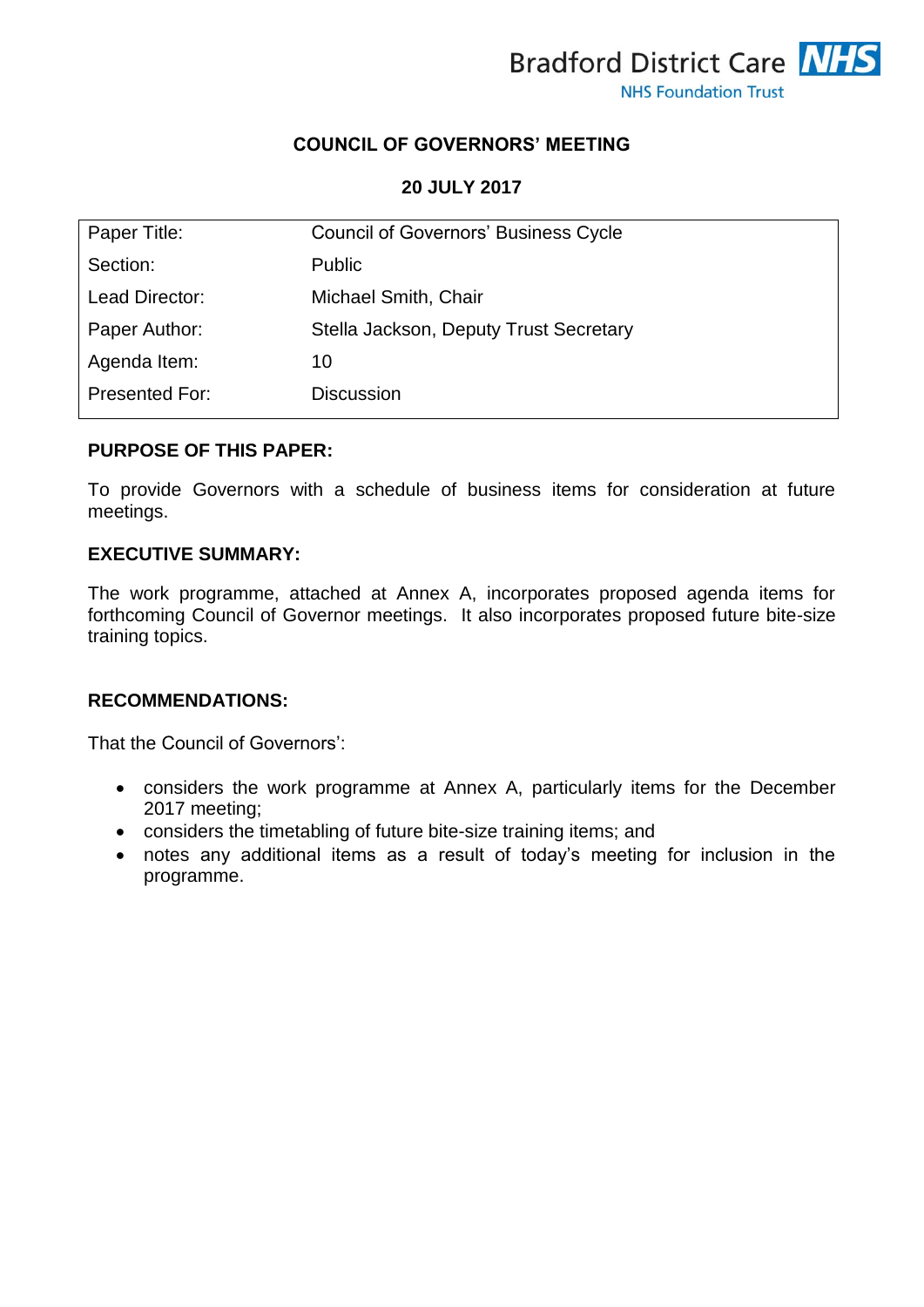

## **COUNCIL OF GOVERNORS' WORK PROGRAMME 2017/18**

| <b>Subject Group</b>                  | <b>July 2017</b>                                                                                                                                                                                                                                                   | December 2017                                                                                                                                                                     |
|---------------------------------------|--------------------------------------------------------------------------------------------------------------------------------------------------------------------------------------------------------------------------------------------------------------------|-----------------------------------------------------------------------------------------------------------------------------------------------------------------------------------|
| <b>Standing Items</b>                 | Chair's Report on Board of Director Meetings<br><b>Integrated Performance Report</b><br><b>Council of Governors' Work Programme</b><br><b>Governor Feedback</b>                                                                                                    | Chair's Report on Board of Director Meetings<br><b>Integrated Performance Report</b><br>Council of Governors' Work Programme<br>Governor Feedback                                 |
| <b>Bitesize Training</b>              | Agile Working                                                                                                                                                                                                                                                      |                                                                                                                                                                                   |
| <b>Quality and</b><br><b>Strategy</b> | Annual Report and Accounts, Quality Account and<br><b>Annual Members' Meeting</b><br><b>Wakefield Children's Services</b>                                                                                                                                          | <b>Operational Plan Progress Update</b><br>Reaching out to Carers Update (requested at 10/11/16<br>meeting - to cover characteristics and numbers of carers<br>accessing the Hub) |
| Governance                            | <b>Governor Approved Minutes</b><br>Chair and NED Appraisal Summary Report<br><b>NED and Chair Remuneration</b><br>Results of the Council of Governor Performance<br>Evaluation<br>Approval of Non-Executive Director Appointment<br>Approval of Governance Manual | <b>Governor Approved Minutes</b><br><b>Constitution Review</b><br><b>Membership Strategy Update</b>                                                                               |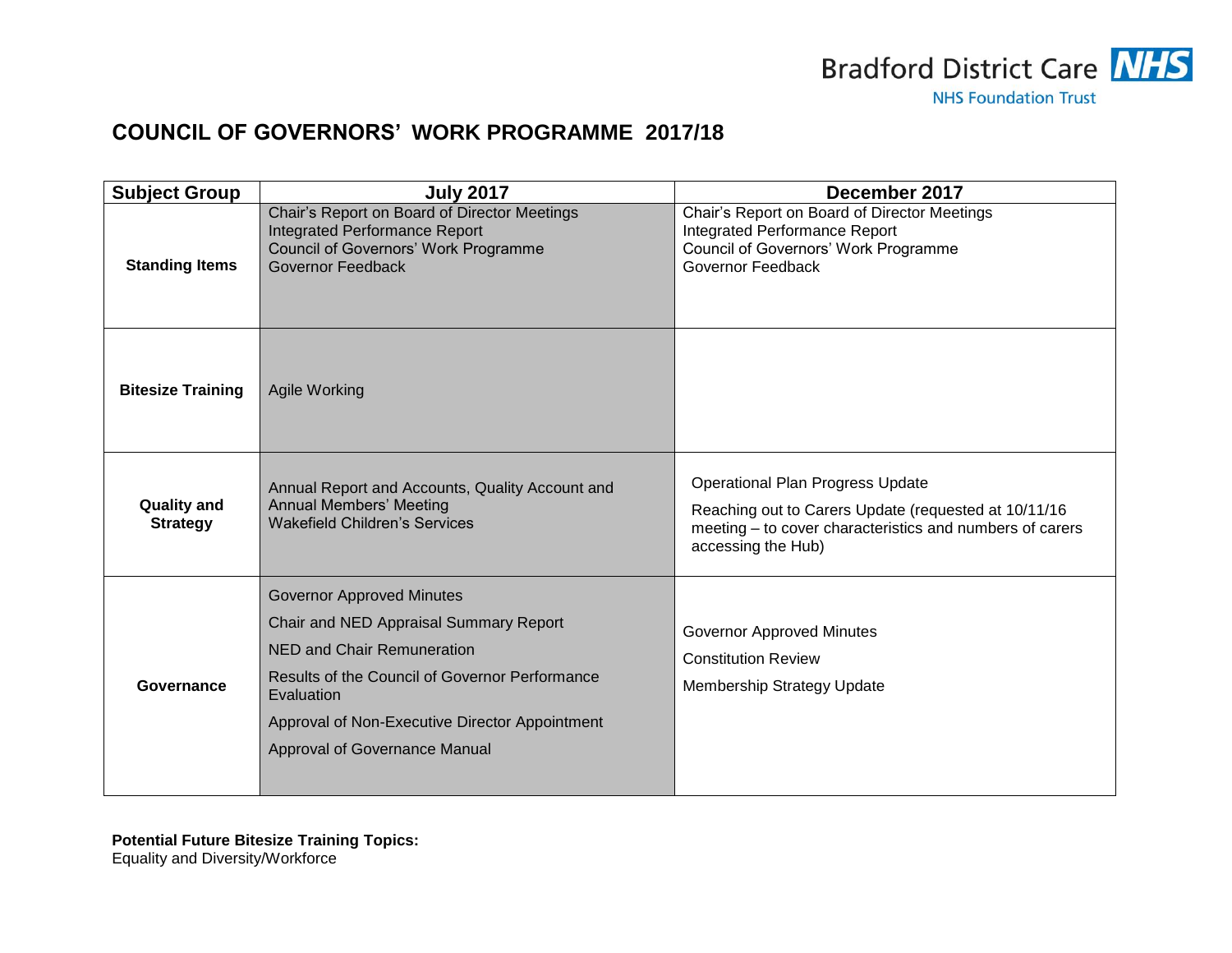

## **NHS Foundation Trust**

# **COUNCIL OF GOVERNORS' WORK PROGRAMME 2017/18**

| <b>Subject Group</b>                  | February 2018                                                                                                                              | <b>May 2018</b>                                                                                                                                                                                                                                                        |
|---------------------------------------|--------------------------------------------------------------------------------------------------------------------------------------------|------------------------------------------------------------------------------------------------------------------------------------------------------------------------------------------------------------------------------------------------------------------------|
| <b>Standing Items</b>                 | Chair's Report on Board of Director Meetings<br>Integrated Performance Report<br>Council of Governors' Work Programme<br>Governor Feedback | Chair's Report on Board of Director Meetings<br><b>Integrated Performance Report</b><br>Council of Governors' Work Programme<br>Governor Feedback                                                                                                                      |
| <b>Bitesize Training</b>              |                                                                                                                                            |                                                                                                                                                                                                                                                                        |
| <b>Quality and</b><br><b>Strategy</b> | <b>Quality Accounts - Quality Goal</b>                                                                                                     | <b>Operational Plan Progress Update</b>                                                                                                                                                                                                                                |
| Governance                            | <b>Governor Approved Minutes</b>                                                                                                           | <b>Governor Approved Minutes</b><br>Lead Governor Appointment (Expressions of Interest)<br><b>Committee Appointments</b><br>Register of Interests and Fit and Proper Person Declaration<br>Register of Gifts and Hospitality<br><b>COG Performance Review Proposal</b> |